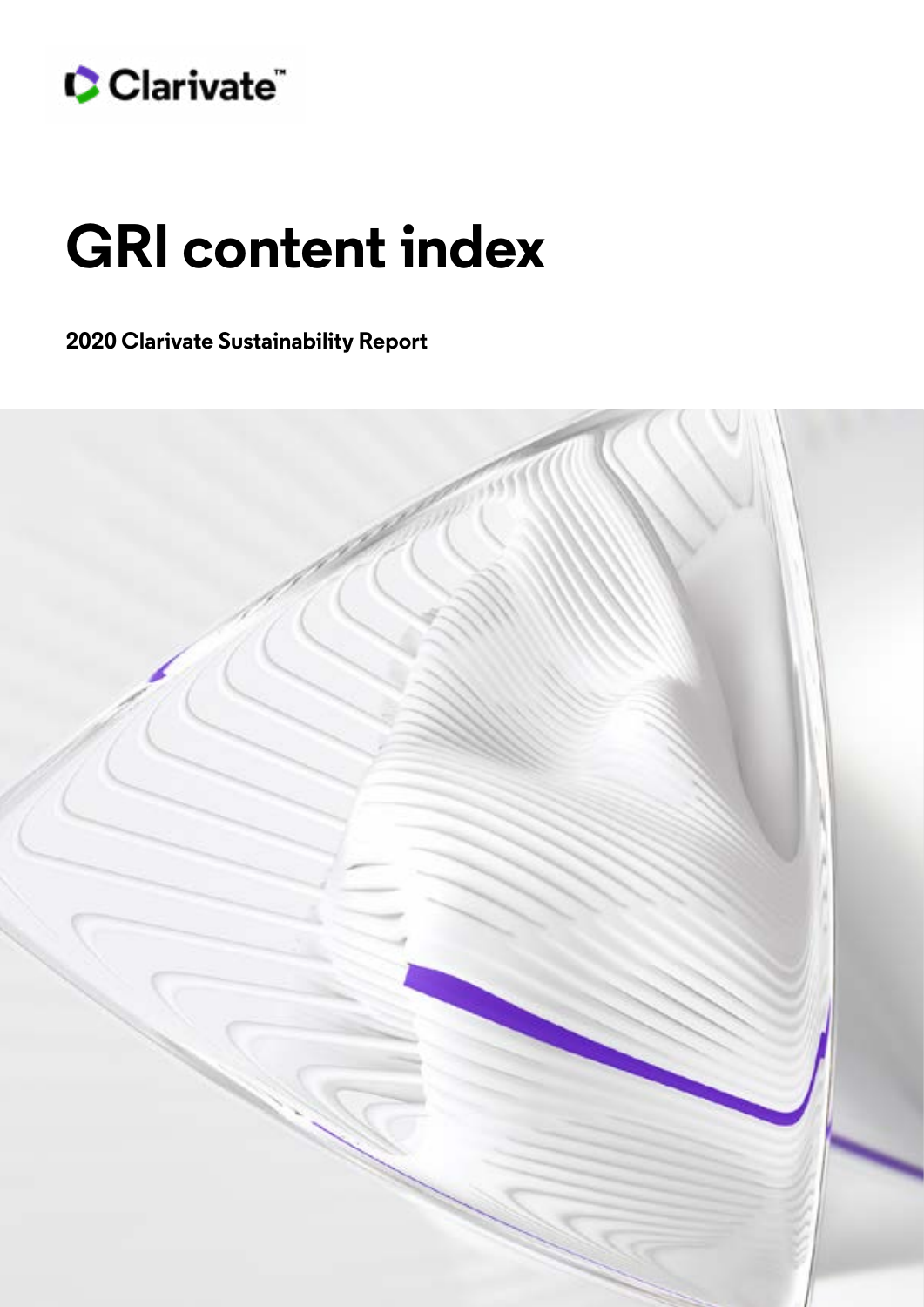| <b>GRI</b> | Indicator                                                          | Location of disclosures                                                                                                                                                                                                                                  | Level   |  |
|------------|--------------------------------------------------------------------|----------------------------------------------------------------------------------------------------------------------------------------------------------------------------------------------------------------------------------------------------------|---------|--|
|            | <b>Organisational profile</b>                                      |                                                                                                                                                                                                                                                          |         |  |
| $102-1$    | Name of organisation                                               | 10-K (Annual report)                                                                                                                                                                                                                                     | 100%    |  |
| 102-2      | Activities, brands,<br>products, and services                      | Products & Services<br>About us<br>10-K (Annual report), Our Products, page 5                                                                                                                                                                            | 100%    |  |
| $102 - 3$  | Headquarters                                                       | Friars House, 160 Blackfriars Road London SE1 8EZ United Kingdom                                                                                                                                                                                         | 100%    |  |
| 102-4      | Location of operations                                             | 10-K (Annual report), Item 2. Properties, page 29                                                                                                                                                                                                        | $100\%$ |  |
| 102-5      | Ownership and legal form                                           | 10-K (Annual report)<br>Stock Information                                                                                                                                                                                                                | 100%    |  |
| $102-6$    | Markets served                                                     | 10-K (Annual report), Item 1. Business, page 4<br>10-K (Annual report), Customers, page 14<br>Who we serve                                                                                                                                               | 100%    |  |
| $102 - 7$  | Scale of the organization                                          | 10-K (Annual report), Item 1. Business, page 4<br>10-K (Annual report), Employees, page 17<br>10-K (Annual report), Item 6. Selected Financial Data, page 43<br>Income statement                                                                         | 75%     |  |
| $102-8$    | Information on employees<br>and other workers                      | 2020 Clarivate Sustainability Report, Our pledge to<br>advance diversity, equity, inclusion and belonging<br>2020 Clarivate Sustainability Report, Propelling diversity<br>and inclusion with action<br>2020 Clarivate Sustainability Report, SASB       | 75%     |  |
| 102-9      | Supply chain                                                       | 2020 Clarivate Sustainability Report, Promoting<br>a sustainable and ethical supply chain<br>2020 Clarivate Sustainability Report, Our commitment<br>to sourcing sustainable merchandise<br>Clarivate Supplier Code of Ethics                            | 50%     |  |
| 102-10     | Significant changes<br>to the organization and<br>its supply chain | 2020 Clarivate Sustainability Report, Promoting<br>a sustainable and ethical supply chain<br>2020 Clarivate Sustainability Report, Setting the<br>course for our workplace of the future<br>Clarivate Supplier Code of Ethics                            | 25%     |  |
| 102-12     | External initiatives                                               | 2020 Clarivate Sustainability Report, Commitment to sustainability<br>2020 Clarivate Sustainability Report, Our pledge to advance diversity,<br>equity, inclusion and belonging<br>2020 Clarivate Sustainability Report, Recognition, awards and ratings | 75%     |  |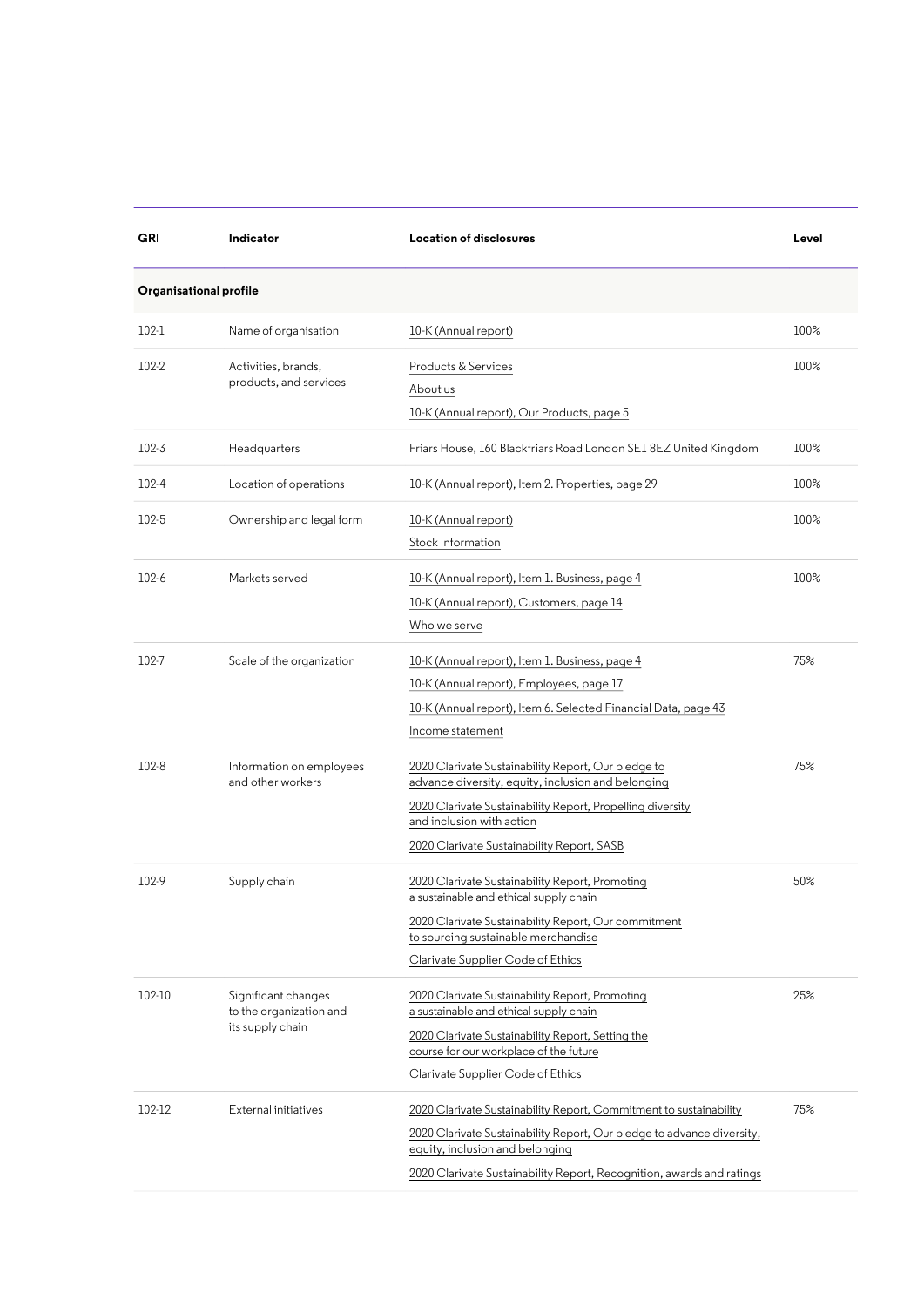| GRI             | Indicator                                                                          | Location of disclosures                                                                                                                                                                                                               | Level   |
|-----------------|------------------------------------------------------------------------------------|---------------------------------------------------------------------------------------------------------------------------------------------------------------------------------------------------------------------------------------|---------|
| <b>Strategy</b> |                                                                                    |                                                                                                                                                                                                                                       |         |
| 102-14          | Statement from<br>senior decision-maker                                            | 2020 Clarivate Sustainability Report, Letter from the CEO                                                                                                                                                                             | 100%    |
| 102-15          | Key impacts, risks,<br>and opportunities                                           | 10-K (Annual report), Item 1A. Risk Factors, page 21                                                                                                                                                                                  | 75%     |
| Governance      |                                                                                    |                                                                                                                                                                                                                                       |         |
| 102-16          | Values, principles, standards,<br>and norms of behavior                            | 2020 Clarivate Sustainability Report, Bringing our<br>Code of Conduct to life<br>Corporate Governance Guidelines<br>Code of Conduct<br>10-K (Annual report), Code of Ethics, page 149<br>10-K (Annual report), Introduction, page 151 | $100\%$ |
| 102-18          | Governance structure                                                               | 10-K (Annual report), Item 10. Directors, Executive<br>Officers and Corporate Governance, page 150<br>Officers & Directors                                                                                                            | $100\%$ |
| 102-20          | Executive-level responsibility<br>for economic, environmental<br>and social topics | 2020 Clarivate Sustainability Report, Ethical leadership                                                                                                                                                                              | $100\%$ |
| 102-21          | Consulting stakeholders on<br>economic, environmental<br>and social topics         | 2020 Clarivate Sustainability Report, Ethical leadership                                                                                                                                                                              | 25%     |
| 102-22          | Composition of the<br>highest governance body<br>and its committees                | 2020 Clarivate Sustainability Report, Ethical leadership                                                                                                                                                                              | 100%    |
| 102-23          | Chair of the highest<br>governance body                                            | Executive leadership<br>10-K (Annual report), Item 10. Directors, Executive<br>Officers and Corporate Governance, page 150                                                                                                            | 100%    |
| 102-24          | Nominating and selecting the<br>highest governance body                            | Nominating and corporate governance committee charter                                                                                                                                                                                 | 100%    |
| 102-26          | Role of highest governance<br>body in setting purpose,<br>values, and strategy     | 10-K (Annual Report), Item 1. Business, page 8<br>10-K (Annual Report), Introduction, page 151                                                                                                                                        | 100%    |
| 102-27          | Collective knowledge of<br>highest governance body                                 | 2020 Clarivate Sustainability Report, Ethical leadership<br>10-K (Annual Report), Introduction, page 151                                                                                                                              | 75%     |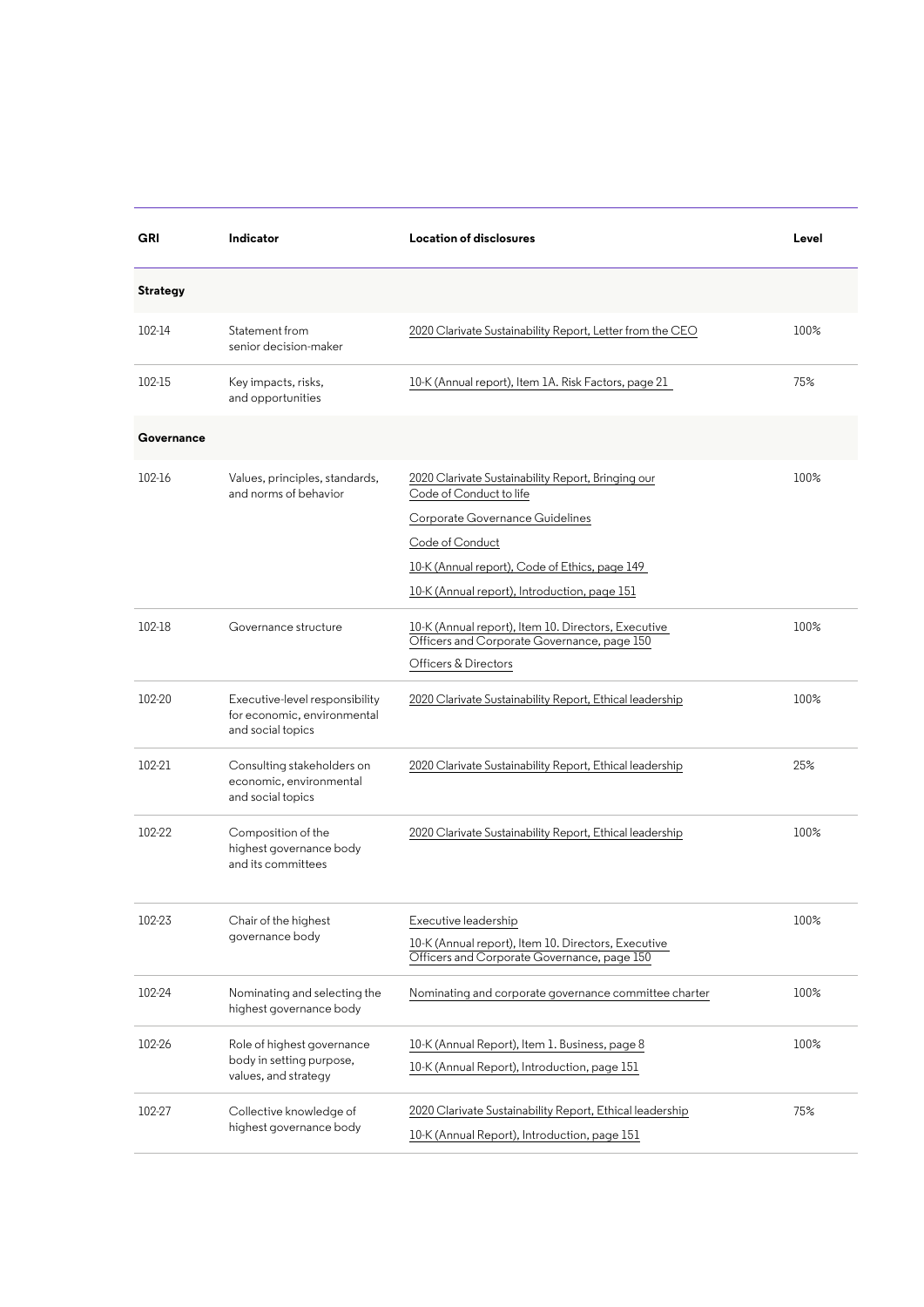| GRI                       | Indicator                                                        | Location of disclosures                                                                             | Level |
|---------------------------|------------------------------------------------------------------|-----------------------------------------------------------------------------------------------------|-------|
| 102-30                    | Effectiveness of risk<br>management processes                    | 2020 Clarivate Sustainability Report, Managing risks to<br>better drive sustainability              | 100%  |
|                           |                                                                  | 10-K (Annual report), Item 1A. Risk Factors, pages 18-35                                            |       |
|                           |                                                                  | Risk committee charter                                                                              |       |
| 102-31                    | Review of economic.<br>environmental, and social topics          | 2020 Clarivate Sustainability Report, Ethical leadership                                            | 25%   |
| 102-32                    | Highest governance body's role<br>in sustainability reporting    | Chief Executive Officer                                                                             | 100%  |
| Stakeholder engagement    |                                                                  |                                                                                                     |       |
| 102-40                    | List of stakeholder groups                                       | 10-K (Annual report), Customers, page 14                                                            | 50%   |
|                           |                                                                  | 2020 Clarivate Sustainability Report, Commitment to sustainability                                  |       |
|                           |                                                                  | 2020 Clarivate Sustainability Report, Our commitment to volunteering,<br>partnerships and donations |       |
|                           |                                                                  | 2020 Clarivate Sustainability Report, Recognition, awards and ratings                               |       |
| 102-42                    | Identifying and                                                  | 2020 Clarivate Sustainability Report, Commitment to sustainability                                  | 25%   |
|                           | selecting stakeholders                                           | 2020 Clarivate Sustainability Report, Bringing our Code of Conduct<br>to life                       |       |
|                           |                                                                  | 2020 Clarivate Sustainability Report, Promoting a sustainable and<br>ethical supply chain           |       |
|                           |                                                                  | 2020 Clarivate Sustainability Report, Our commitment to sourcing<br>sustainable merchandise         |       |
|                           |                                                                  | Code of Conduct                                                                                     |       |
| <b>Reporting practice</b> |                                                                  |                                                                                                     |       |
| 102-45                    | Entities included<br>in the consolidated<br>financial statements | 10-K (Annual report), Item 8. Financial Statements<br>and Supplementary Data, page 66               | 50%   |
| 102-50                    | Reporting period                                                 | Calendar year                                                                                       | 100%  |
| 102-51                    | Date of most recent report                                       | 2020 Clarivate Sustainability Report - April 2021                                                   | 100%  |
|                           |                                                                  | 10-K (Annual report) - February 2021                                                                |       |
| 102-52                    | Reporting cycle                                                  | Annually                                                                                            | 100%  |
| 102-53                    | Contact point for questions<br>regarding the report              | Marilyn Johnson; Global Sustainability, Sr. Director<br>marilyn.johnson@clarivate.com               | 100%  |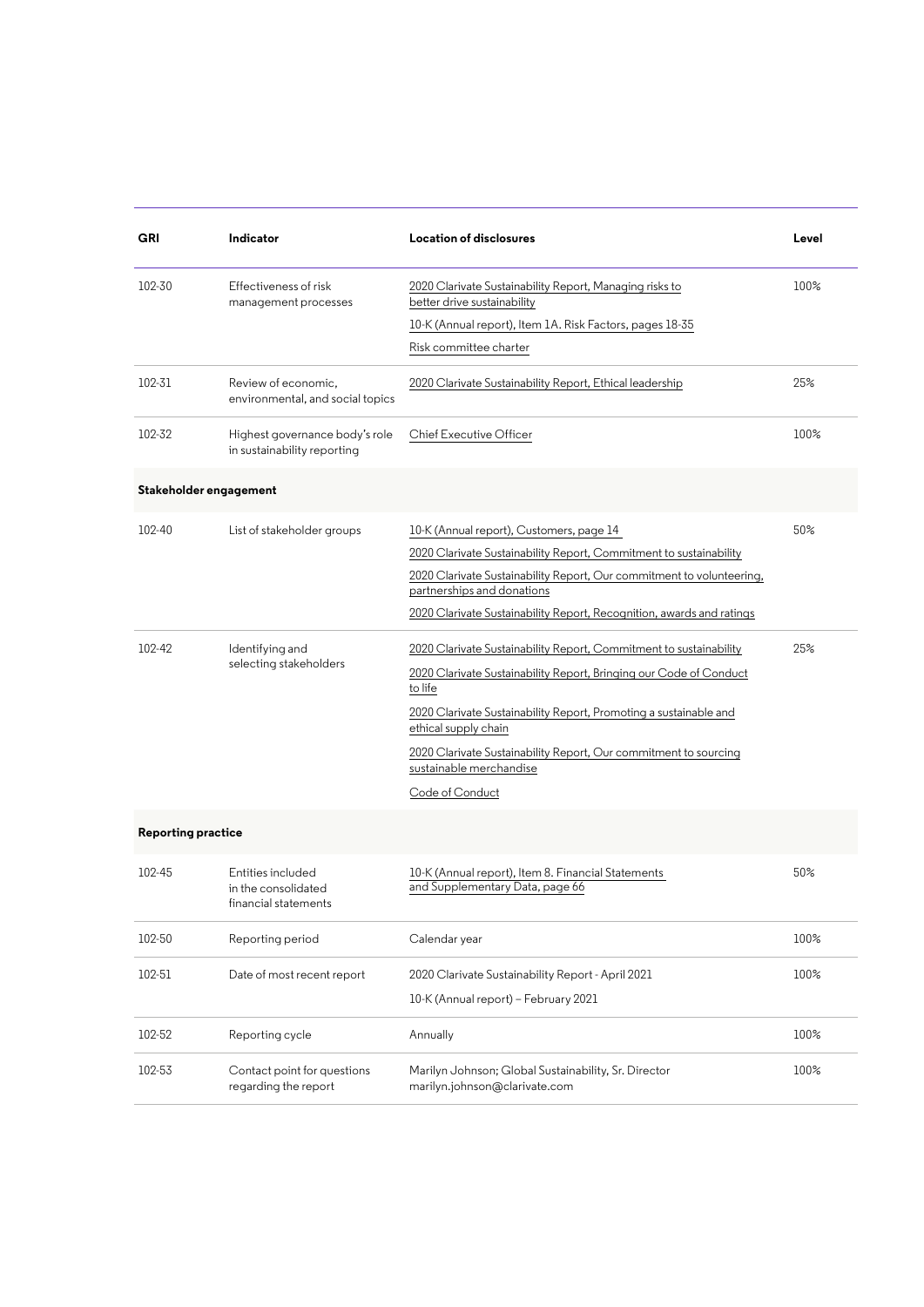| GRI                       | Indicator                                                             | <b>Location of disclosures</b>                                                                                                                                                                   | Level   |
|---------------------------|-----------------------------------------------------------------------|--------------------------------------------------------------------------------------------------------------------------------------------------------------------------------------------------|---------|
| 102-54                    | Claims of reporting in<br>accordance with the<br><b>GRI Standards</b> | 2020 Clarivate Sustainability Report, Alignment<br>with sustainability standards                                                                                                                 | $100\%$ |
| 102-55                    | GRI content index                                                     | <b>GRI</b> content index                                                                                                                                                                         | 100%    |
| <b>Environment</b>        |                                                                       |                                                                                                                                                                                                  |         |
| $103-1$                   | Explanation of the material<br>topic and its Boundary                 | 2020 Clarivate Sustainability Report, Environment                                                                                                                                                | 75%     |
| 103-2                     | The management approach<br>and its components                         | 2020 Clarivate Sustainability Report, Environment                                                                                                                                                | 100%    |
| 103-3                     | Evaluation of the<br>management approach                              | 2020 Clarivate Sustainability Report, Environment                                                                                                                                                | 100%    |
| 301-1                     | Materials used by<br>weight or volume                                 | 2020 Clarivate Sustainability Report, Performance data                                                                                                                                           |         |
| <b>Energy consumption</b> |                                                                       |                                                                                                                                                                                                  |         |
| $103-1$                   | Explanation of the material<br>topic and its Boundary                 | 2020 Clarivate Sustainability Report, Our race to attain<br>carbon neutrality by 2024<br>2020 Clarivate Sustainability Report, Guiding environmental<br>sustainability with data driven insights | 75%     |
| 103-2                     | The management approach<br>and its components                         | 2020 Clarivate Sustainability Report, Our race to attain<br>carbon neutrality by 2024<br>2020 Clarivate Sustainability Report, Guiding environmental<br>sustainability with data driven insights | 100%    |
| 103-3                     | Evaluation of the<br>management approach                              | 2020 Clarivate Sustainability Report, Our race to attain<br>carbon neutrality by 2024<br>2020 Clarivate Sustainability Report, Guiding environmental<br>sustainability with data driven insights | 100%    |
| 302-1                     | Energy consumption<br>within the organisation                         | 2020 Clarivate Sustainability Report, Performance data                                                                                                                                           | 100%    |
| 302-2                     | Energy consumption<br>outside of the organisation                     | 2020 Clarivate Sustainability Report, Performance data                                                                                                                                           | 100%    |
| <b>Water consumption</b>  |                                                                       |                                                                                                                                                                                                  |         |
| 103-1                     | Explanation of the material<br>topic and its Boundary                 | 2020 Clarivate Sustainability Report, Our race to attain carbon<br>neutrality by 2024<br>2020 Clarivate Sustainability Report, Guiding environmental<br>sustainability with data driven insights | 75%     |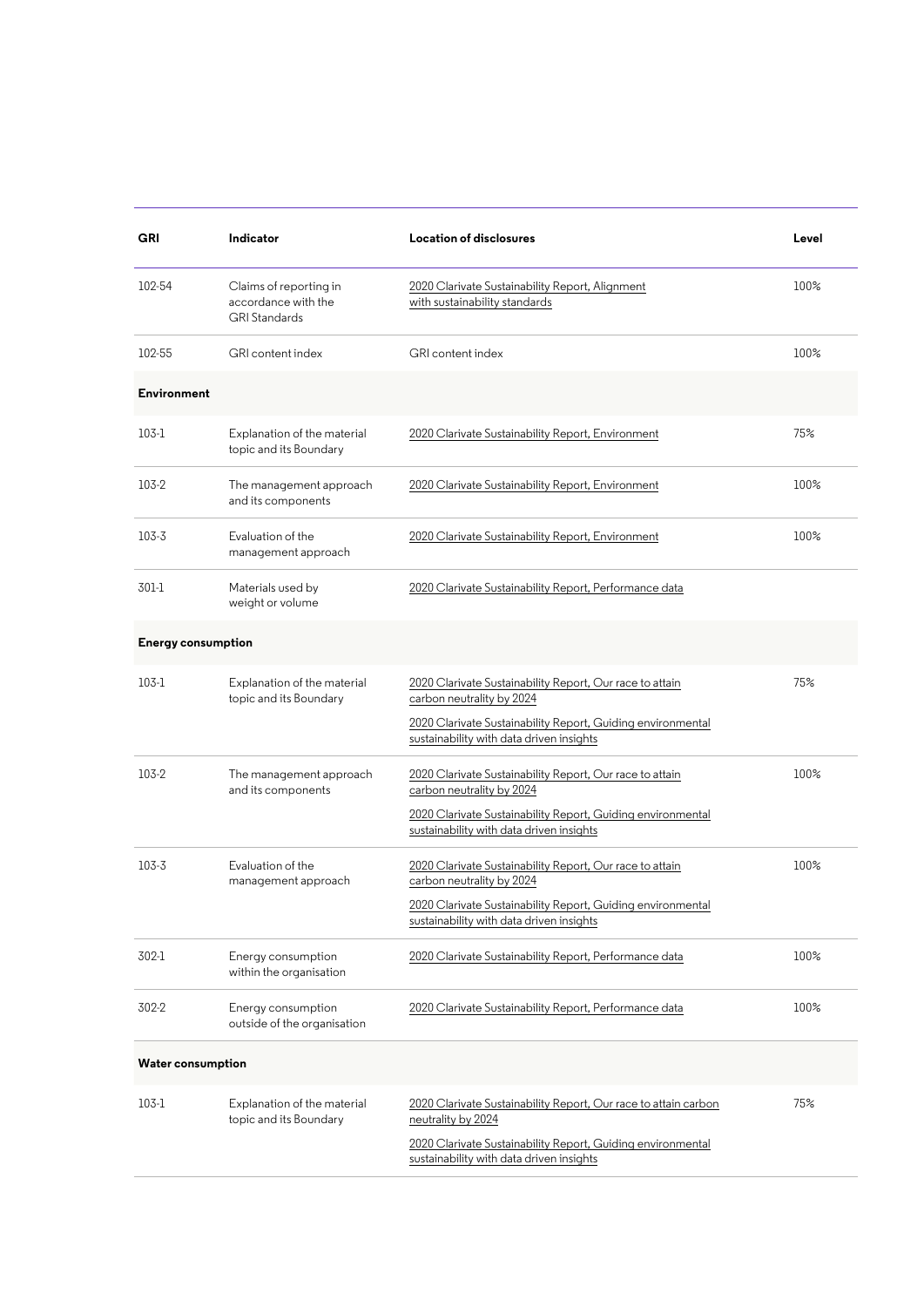| GRI              | Indicator                                             | <b>Location of disclosures</b>                                                                                                                                                                    | Level   |
|------------------|-------------------------------------------------------|---------------------------------------------------------------------------------------------------------------------------------------------------------------------------------------------------|---------|
| 103-2            | The management approach<br>and its components         | 2020 Clarivate Sustainability Report, Our race to attain carbon<br>neutrality by 2024<br>2020 Clarivate Sustainability Report, Guiding environmental<br>sustainability with data driven insights  | 75%     |
| 103-3            | Evaluation of the<br>management approach              | 2020 Clarivate Sustainability Report, Our race to attain<br>carbon neutrality by 2024,<br>2020 Clarivate Sustainability Report, Guiding environmental<br>sustainability with data driven insights | 75%     |
| 303-3            | Water withdrawal                                      | 2020 Clarivate Sustainability Report, Performance data                                                                                                                                            | $100\%$ |
| <b>Emissions</b> |                                                       |                                                                                                                                                                                                   |         |
| 103-1            | Explanation of the material<br>topic and its Boundary | 2020 Clarivate Sustainability Report, Our race to attain<br>carbon neutrality by 2024<br>2020 Clarivate Sustainability Report, Guiding environmental<br>sustainability with data driven insights  | $100\%$ |
| 103-2            | The management approach<br>and its components         | 2020 Clarivate Sustainability Report, Our race to attain<br>carbon neutrality by 2024<br>2020 Clarivate Sustainability Report, Guiding environmental<br>sustainability with data driven insights  | $100\%$ |
| 103-3            | Evaluation of the<br>management approach              | 2020 Clarivate Sustainability Report, Our race to attain<br>carbon neutrality by 2024<br>2020 Clarivate Sustainability Report, Guiding environmental<br>sustainability with data driven insights  | 100%    |
| $305-1$          | Direct (Scope 1)<br><b>GHG</b> emissions              | 2020 Clarivate Sustainability Report, Performance data                                                                                                                                            | 100%    |
| 305-2            | Energy indirect (Scope 2)<br><b>GHG</b> emissions     | 2020 Clarivate Sustainability Report, Performance data                                                                                                                                            | 100%    |
| 305-3            | Other indirect (Scope 3)<br><b>GHG</b> emissions      | 2020 Clarivate Sustainability Report, Performance data                                                                                                                                            | 100%    |
| Waste            |                                                       |                                                                                                                                                                                                   |         |
| 103-1            | Explanation of the material<br>topic and its Boundary | 2020 Clarivate Sustainability Report, Our race to attain<br>carbon neutrality by 2024<br>2020 Clarivate Sustainability Report, Guiding environmental<br>sustainability with data driven insights  | 25%     |
| 103-2            | The management approach<br>and its components         | 2020 Clarivate Sustainability Report, Our race to attain<br>carbon neutrality by 2024<br>2020 Clarivate Sustainability Report, Guiding environmental<br>sustainability with data driven insights  | 25%     |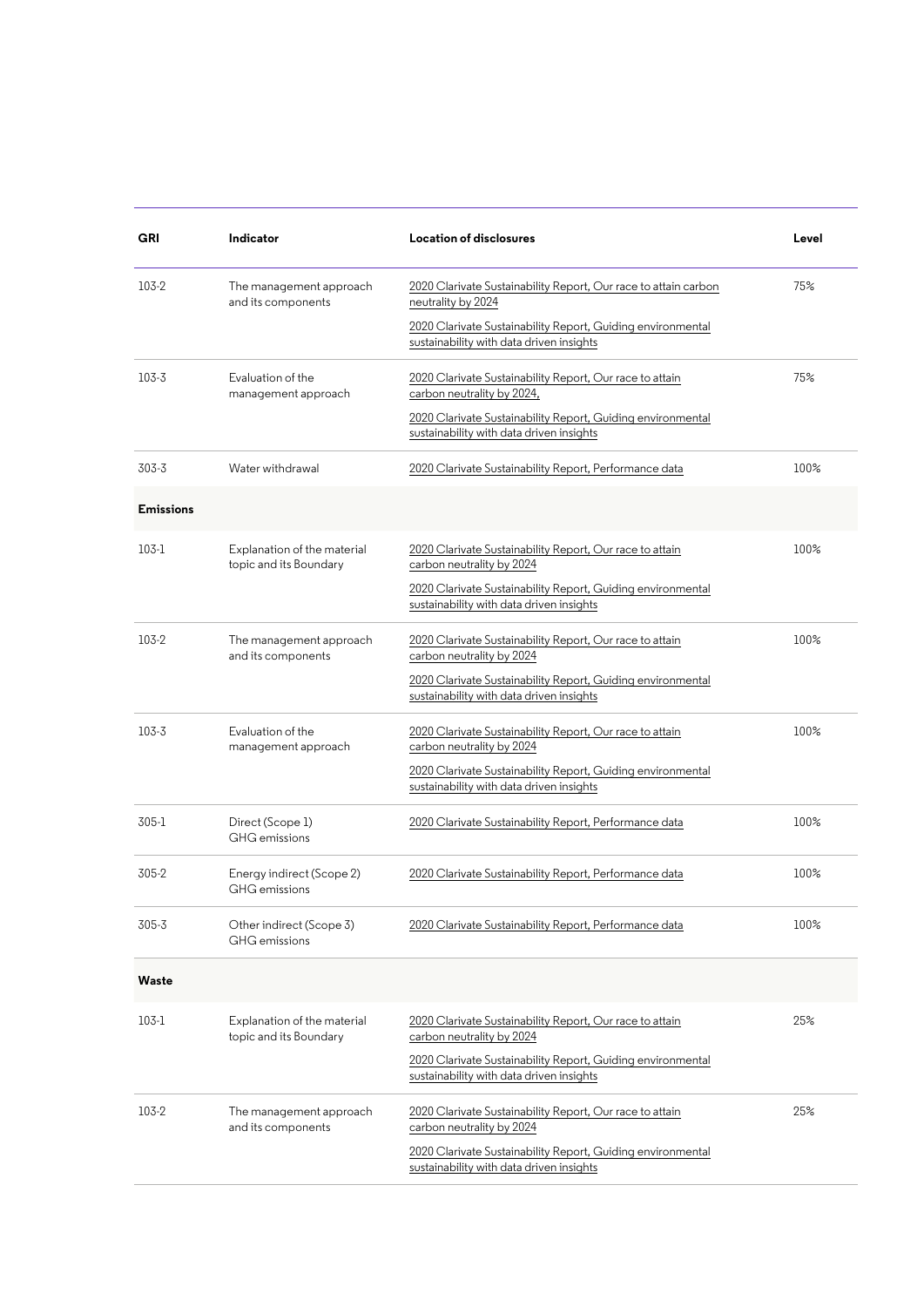| GRI                                            | Indicator                                             | <b>Location of disclosures</b>                                                                            | Level |  |
|------------------------------------------------|-------------------------------------------------------|-----------------------------------------------------------------------------------------------------------|-------|--|
| 103-3                                          | Evaluation of the<br>management approach              | 2020 Clarivate Sustainability Report, Our race to attain<br>carbon neutrality by 2024                     | 25%   |  |
|                                                |                                                       | 2020 Clarivate Sustainability Report, Guiding environmental<br>sustainability with data driven insights   |       |  |
| 306-2                                          | Waste by type and<br>disposal method                  | 2020 Clarivate Sustainability Report, Our race to attain<br>carbon neutrality by 2024                     | 75%   |  |
|                                                |                                                       | 2020 Clarivate Sustainability Report, Guiding environmental<br>sustainability with data driven insights   |       |  |
| Social: labour<br>practices and<br>decent work |                                                       | 2020 Clarivate Sustainability Report, Colleagues                                                          |       |  |
| Employment                                     |                                                       |                                                                                                           |       |  |
| 103-1                                          | Explanation of the material<br>topic and its Boundary | 2020 Clarivate Sustainability Report, Colleagues                                                          | 25%   |  |
| 103-2                                          | The management approach<br>and its components         | 2020 Clarivate Sustainability Report, Colleagues                                                          | 25%   |  |
| 103-3                                          | Evaluation of the<br>management approach              | 2020 Clarivate Sustainability Report, Colleagues                                                          | 25%   |  |
| 401-1                                          | New employee hires and<br>employee turnover           | 2020 Clarivate Sustainability Report, SASB                                                                | 50%   |  |
| <b>Training and education</b>                  |                                                       |                                                                                                           |       |  |
| 103-1                                          | Explanation of the material<br>topic and its Boundary | 2020 Clarivate Sustainability Report, Learning and<br>development as a catalyst for change                | 100%  |  |
| 103-2                                          | The management approach<br>and its components         | 2020 Clarivate Sustainability Report, Learning and<br>development as a catalyst for change                | 100%  |  |
| 103-3                                          | Evaluation of the<br>management approach              | 2020 Clarivate Sustainability Report, Learning and<br>development as a catalyst for change                | 100%  |  |
| 404-1                                          | Average hour of training<br>per year per employee     | 2020 Clarivate Sustainability Report, Learning and<br>development as a catalyst for change                | 100%  |  |
|                                                | Diversity and equal opportunity                       |                                                                                                           |       |  |
| 103-1                                          | Explanation of the material<br>topic and its Boundary | 2020 Clarivate Sustainability Report, Our pledge to advance diversity,<br>equity, inclusion and belonging | 100%  |  |
|                                                |                                                       | 2020 Clarivate Sustainability Report, Propelling diversity and inclusion<br>with action                   |       |  |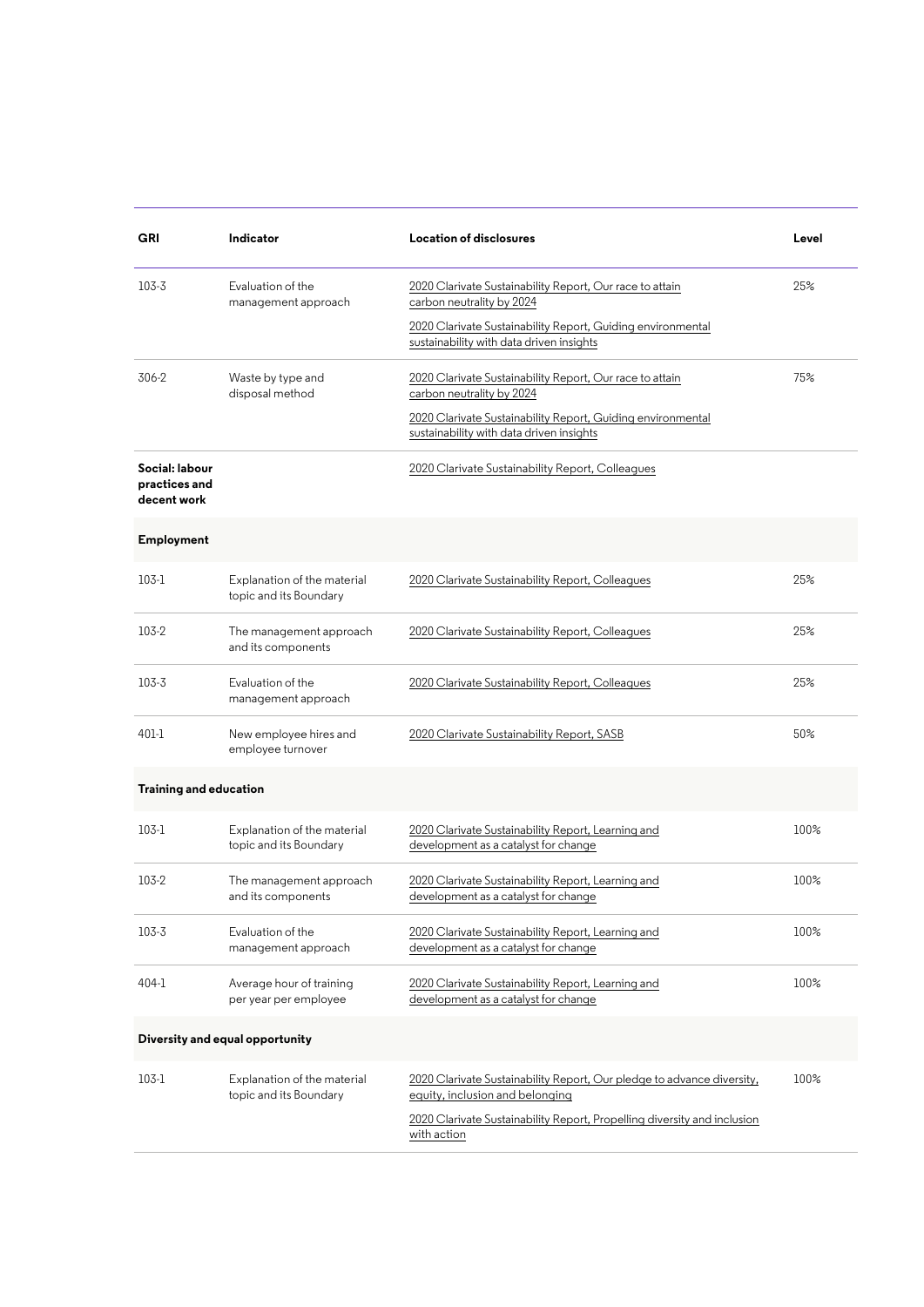| GRI                  | Indicator                                                   | <b>Location of disclosures</b>                                                                                                                                                        | Level   |
|----------------------|-------------------------------------------------------------|---------------------------------------------------------------------------------------------------------------------------------------------------------------------------------------|---------|
| 103-2                | The management approach<br>and its components               | 2020 Clarivate Sustainability Report, Our pledge to advance diversity,<br>equity, inclusion and belonging<br>2020 Clarivate Sustainability Report, Propelling diversity and inclusion | 100%    |
|                      |                                                             | with action                                                                                                                                                                           |         |
| 103-3                | Evaluation of the<br>management approach                    | 2020 Clarivate Sustainability Report, Our pledge to advance diversity,<br>equity, inclusion and belonging                                                                             | 100%    |
|                      |                                                             | 2020 Clarivate Sustainability Report, Propelling diversity and inclusion<br>with action                                                                                               |         |
| 405-1                | Diversity of governance<br>bodies and employees             | 2020 Clarivate Sustainability Report, Our pledge to advance diversity,<br>equity, inclusion and belonging                                                                             | 100%    |
|                      |                                                             | 2020 Clarivate Sustainability Report, Propelling diversity and inclusion<br>with action                                                                                               |         |
|                      |                                                             | 2020 Clarivate Sustainability Report, Ethical leadership                                                                                                                              |         |
| Social: human rights |                                                             |                                                                                                                                                                                       |         |
| 103-1                | Explanation of the material<br>topic and its Boundary       | 2020 Clarivate Sustainability Report, Human rights - a shared<br>imperative for sustainable development                                                                               | $100\%$ |
| 103-2                | The management approach<br>and its components               | 2020 Clarivate Sustainability Report, Human rights - a shared<br>imperative for sustainable development                                                                               | $100\%$ |
| 103-3                | Evaluation of the<br>management approach                    | 2020 Clarivate Sustainability Report, Human rights - a shared<br>imperative for sustainable development                                                                               | $100\%$ |
| 412-2                | Employee training on human<br>rights policies or procedures | 2020 Clarivate Sustainability Report, Human rights - a shared<br>imperative for sustainable development                                                                               | 25%     |
| Social: society      |                                                             |                                                                                                                                                                                       |         |
| $103-1$              | Explanation of the material<br>topic and its Boundary       | 2020 Clarivate Sustainability Report, Advancing our community<br>impact around the world                                                                                              | 100%    |
|                      |                                                             | 2020 Clarivate Sustainability Report, Our commitment to<br>volunteering, partnerships and donations                                                                                   |         |
| 103-2                | The management approach<br>and its components               | 2020 Clarivate Sustainability Report, Advancing our community<br>impact around the world                                                                                              | 100%    |
|                      |                                                             | 2020 Clarivate Sustainability Report, Our commitment to<br>volunteering, partnerships and donations                                                                                   |         |
| 103-3                | Evaluation of the<br>management approach                    | 2020 Clarivate Sustainability Report, Advancing our community<br>impact around the world                                                                                              | 100%    |
|                      |                                                             | 2020 Clarivate Sustainability Report, Our commitment to<br>volunteering, partnerships and donations                                                                                   |         |
| 413-1                | Operations with local<br>community engagement,              | 2020 Clarivate Sustainability Report, Advancing our community<br>impact around the world                                                                                              | 100%    |
|                      | impact assessments, and<br>development programs             | 2020 Clarivate Sustainability Report, Our commitment to<br>volunteering, partnerships and donations                                                                                   |         |